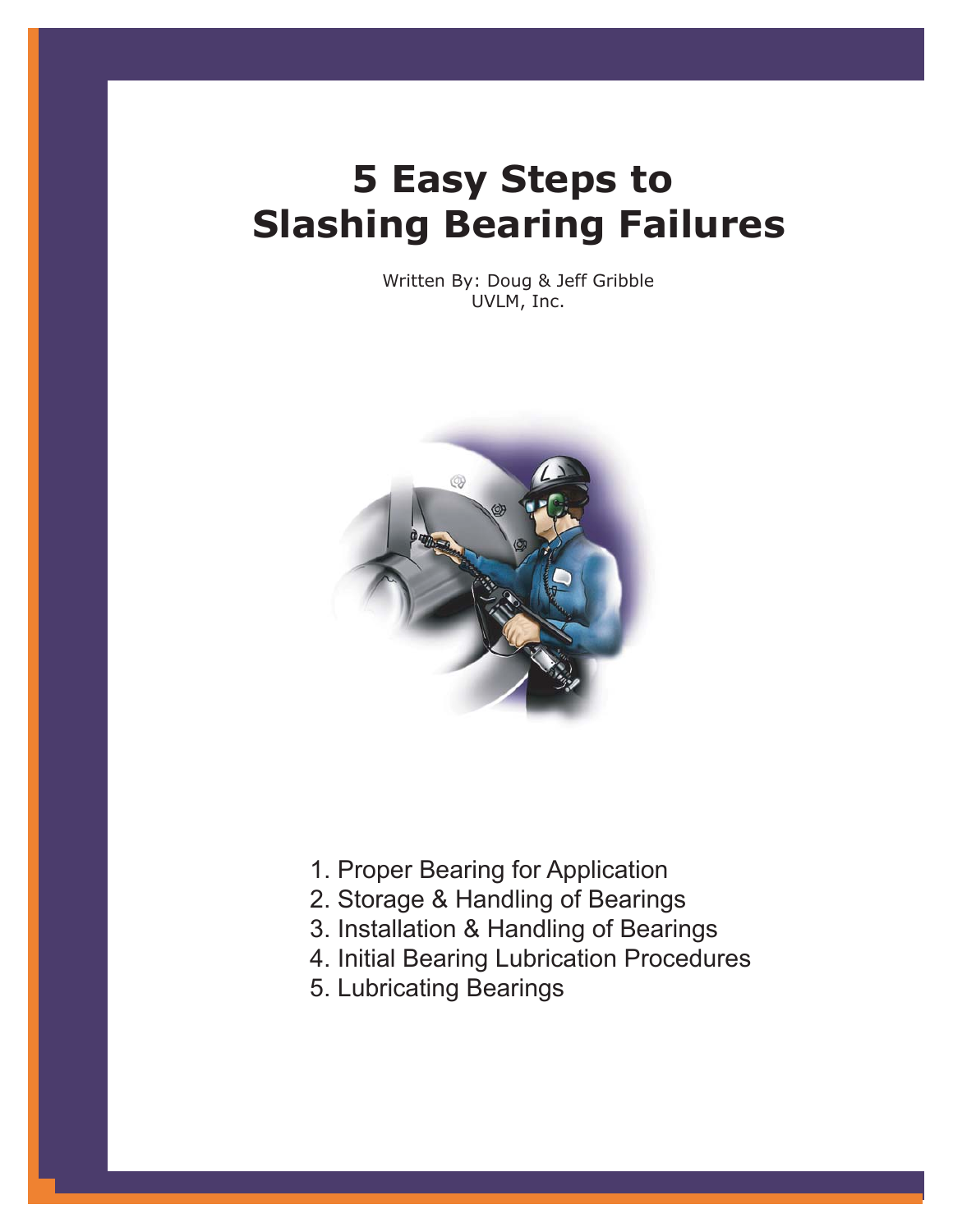## **Step 1. Proper Bearing for Application**

- 1. Type of Bearing Procuring the correct bearing for your application is critical. Often, the replacement bearing is not compatible with the equipment it is being installed in. Depending upon the age of the equipment, advances in bearing technologies may exist that make the OEM bearing obsolete. Knowing the limits of your equipment and what bearing best suits the application will save time and money.
- 2. Load Determine the maximum load the bearing will be subjected to. This is important vertically and horizontally.
- 3. Speed Determine the minimum and maximum speeds the bearing will run under. This will help determine the correct lubricant and bearing for your application.
- 4. Environment Determine before hand, all possible environmental conditions to which the bearing will be exposed.
	- A. Temperature Very hot or cold environments often require varied bearing specifications. This may in turn change the type of lubricant and relubrication requirements as well.
	- B. Moisture Bearings exposed to wash ups or moisture heavy environments need to stay well sealed and seals must be kept in proper condition to protect the rolling elements.
	- C. Chemicals –Bearings that operate in caustic environments may require special seals and care. Pay special attention to seal manufacturer's recommendations regarding handling and care.

## **Step 2. Storage & Handling of Bearings**

- 1. Prior to Purchase If possible, determine when a bearing was manufactured and if that bearing was properly stored before being purchased. Ask your bearing distributor what their storage and handling procedures are. It might be prudent to have a representative from your company visit your bearing distributor, in person, to confirm how bearings are being stored. Example: A tapered roller bearing should be stored with the taper down and never stacked, one on top of another.
- 2. Attitude Store bearings in an attitude "angle" that will reduce or eliminate the possibility of damage to rolling elements and raceway. It may be weeks or months before that bearing is called into service and reducing the risk of startup damage begins with proper storage.
- 3. Handling Bearings are manufactured with extremely tight tolerances and therefore require special care when moving or handling. Consider them fragile at all times and make the effort to treat them as such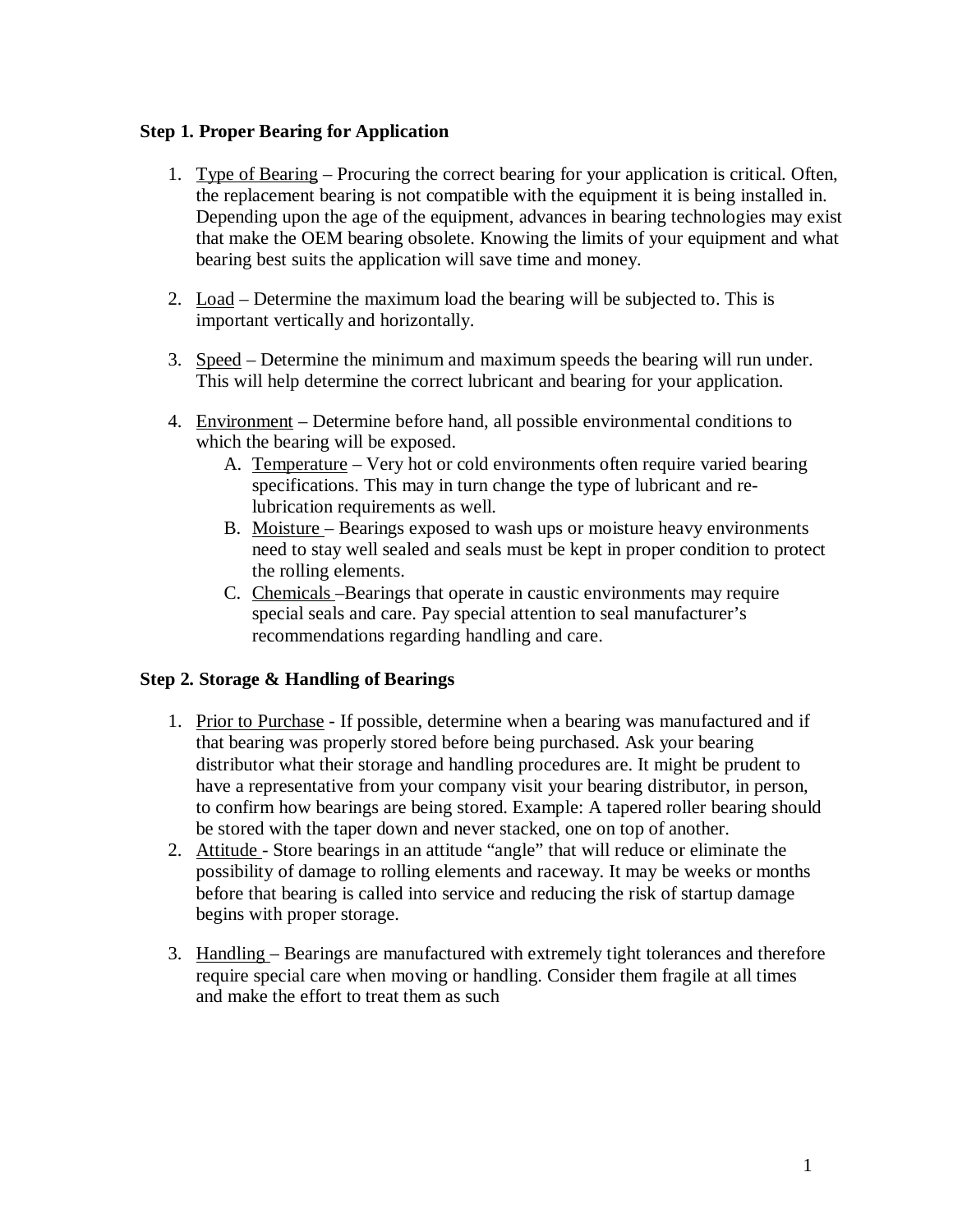- 4. Earthquake Effect Consider the proximity of your storeroom to areas of the plant that are affected by vibration. Could your storeroom be affected by a railroad mainline? Does your plant have equipment that vibrates nearby buildings? Bearings subjected to even minor daily vibrations can become damaged while in storage. Take the necessary steps to insulate your stored bearings from any vibrations they may be subjected to.
- 5. Clean Storeroom Always store bearings in a clean and sterile environment. Keep them free of moisture, dust and chemicals.

## **Step 3. Installation & Handling of Bearings**

- 1. Removal Take care when removing old or damaged bearings from their shafts and housings. Be careful to not damage holders or surfaces the new bearing will be installed in or on.
- 2. Clean Area Clean all housings, shafts, holders, keyways, etc. before attempting to install a new bearing. Inspect the shafts and equipment for damage before attempting to install a new bearing. Install new bearings in as clean and dry environment as possible. If possible, use sterile gloves to prevent contamination. Contamination at this stage will ensure a shorter life cycle for your bearing.
- 3. Inspection of New Bearings Carefully inspect the new bearing for any obvious damage that may have occurred during shipping, storage or manufacture. Inspect bearing to determine if all parts are present. Bearings have been known to ship from factory missing roller elements and other parts. Also, check for factory lubricant. Lack of lubricant from factory can cause rust.
- 4. Alignment Properly align bearings with shafts. Do not assume the original bearings were properly aligned, even in motors.
- 5. Never push or pound on bearing surfaces. Use only safe installation methods accepted and approved by the manufacturer.

### **Step 4. Initial Bearing Lubrication Procedures**

- 1. Never assume the manufacturer has properly lubricated the bearing from factory. The new bearing may have been shipped with a limited amount of lubrication inside. This level may not be enough to form the necessary film between the inner race and rolling elements.
- 2. Determine lubrication level by using sound analysis or vibration monitoring methods. Remember, a "dry" or under-lubricated bearing will sound louder or "scratchier" than a "quiet" or "smooth" sounding properly lubricated bearing.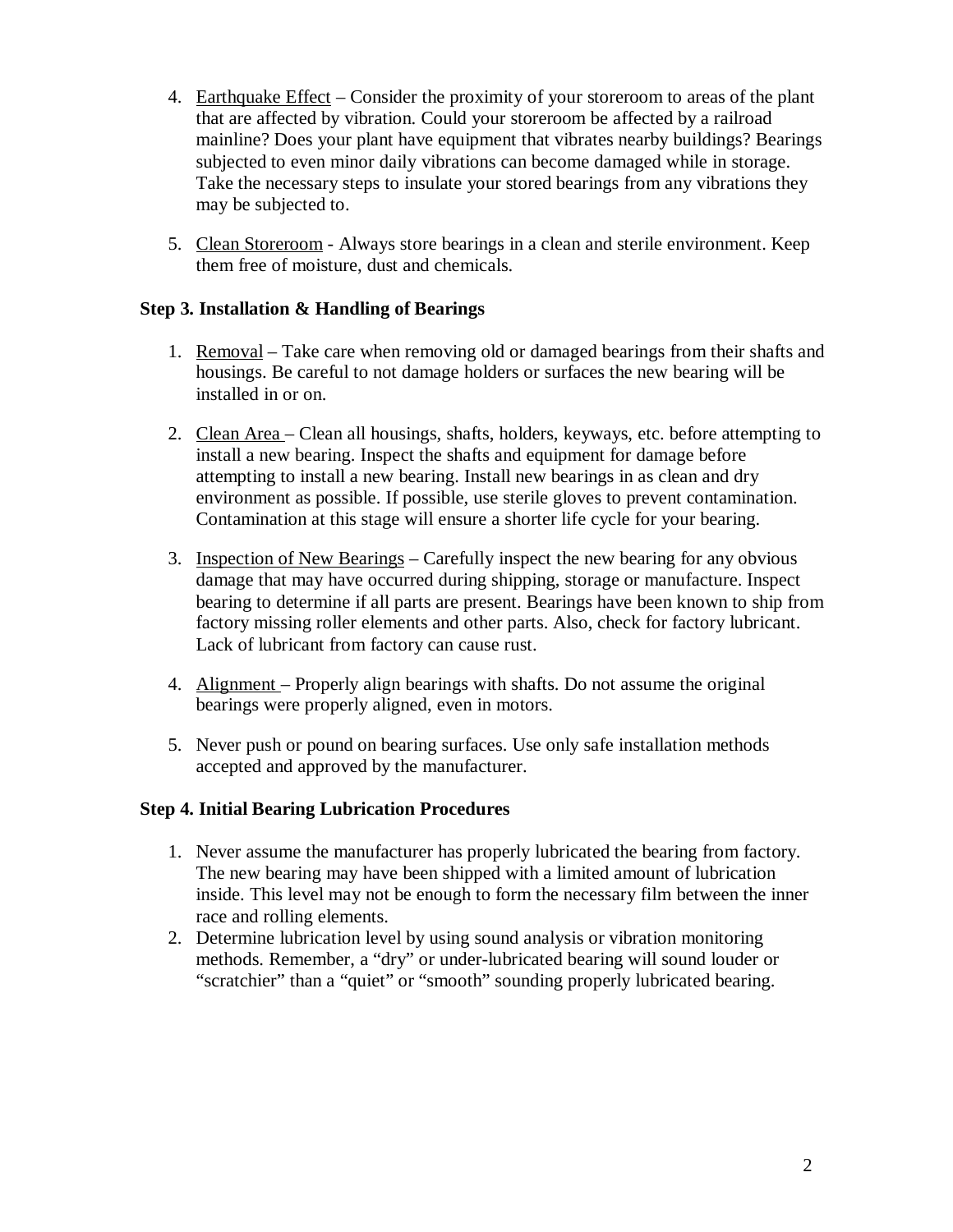## **Step 5. Lubricating Bearings**

- 1. Choosing the Proper Grease for the Application Your lubrication supplier and bearing supplier should have the most current data and be able to recommend the proper lubricant for your application. As in selecting the proper bearing for the application, the conditions under which the lubricant will be subjected, must be considered.
- 2. Storage of Grease The manner in which grease waiting for future use is treated and stored will be a key factor in the life expectancy of your equipment. Lubricants should be stored in moisture and temperature controlled environments, free of dust and chemical exposure.
- 3. Transfer of Grease into Grease Guns Contamination entering grease will likely happen during transfer from one point to another. Failure to exercise care in this process will nullify the attention given previously.

## Refilling Grease Guns

- 1. Scoop or Paddle from a Container This is the oldest technique for refilling grease guns. It involves spooning grease from a storage container and tamping it into the grease gun to remove air bubbles. This method is most likely to introduce contaminants into the grease, especially when performed in the field. It is not a recommended method except in the most dire of circumstances.
- 2. Tube Refills This is the most common method of refilling a grease gun. It involves removing the empty tube and installing a new, compatible tube of grease into the grease gun. Take care to clean dirt and old grease from canister and handle assembly before installing a clean, new tube of grease. Perform this task in as clean and dry environment as possible.
- 3. Refilling from a Storage Container using Mechanical or Hydraulic Pumps In this method, grease is pumped mechanically from a main storage container directly into the portable grease gun. When care is taken to clean off the port on the grease gun and delivery hook up from the pump, this is the fastest and safest method of grease transfer.

## 4. Methods Assuring Correct Grease is Introduced into Bearings

1. Coding System - Labels, numbers, tags or color-coding on bearing housings indicating what type of grease being used can be very helpful to the Lubrication Technician. Ensure that grease guns are matched up with coding system on equipment. New employees should be trained on the matching system before any lubrication task is performed. This is an easy system to implement and minimizes the chances of introducing non-compatible greases into the bearing.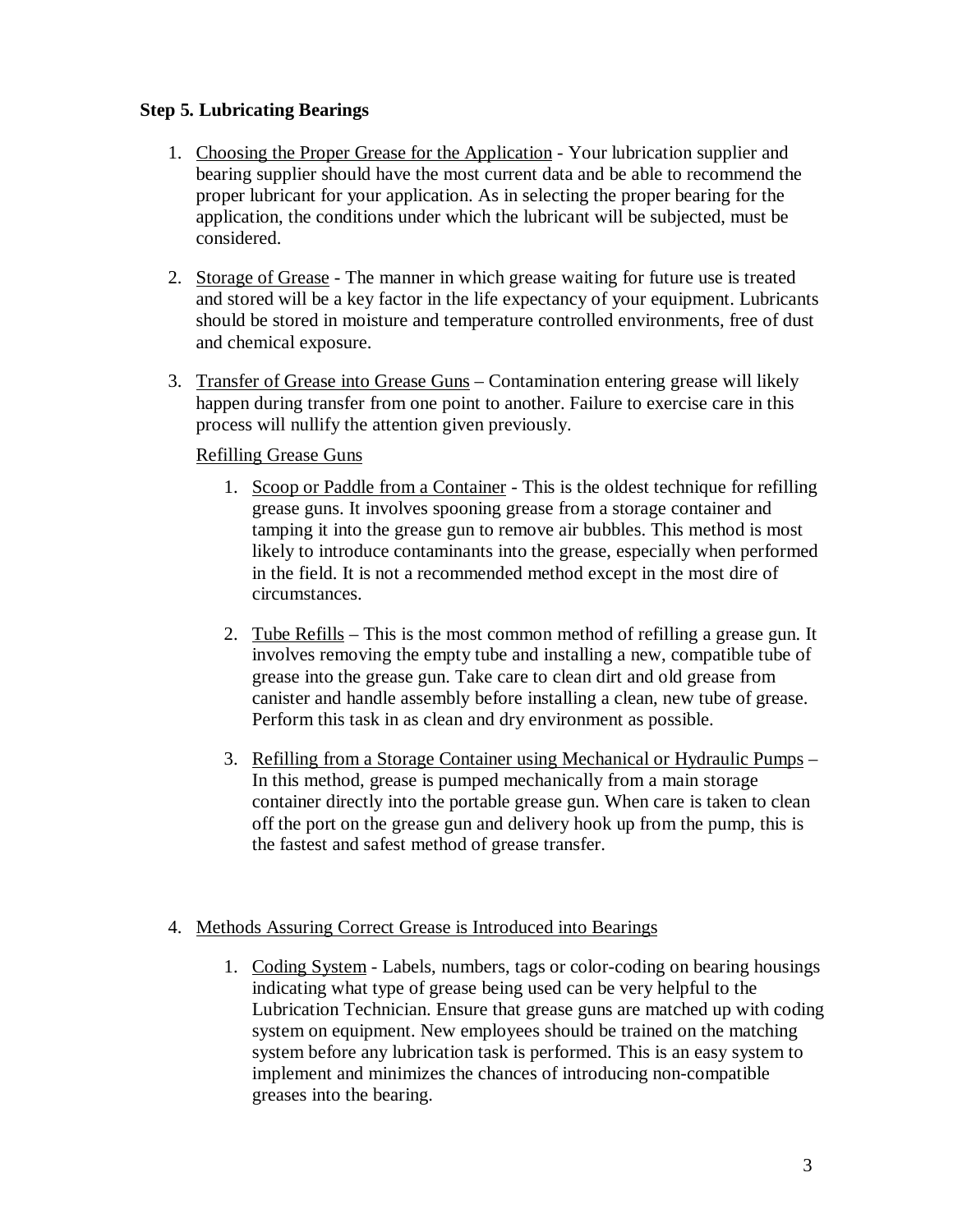- 2. Clearing and Cleaning of Grease Tubes and Zerk Fitting Connectors When it becomes necessary to switch delivery tubes from one grease gun to another, make certain to clean dirt and grime from the tube and then purge all the grease from the tube to prevent mixing of incompatible grease types. Clean and purge grease zerk fitting connectors as well.
- 5. Grease Gun Calibration Different manufacturers of grease guns allow varying amounts of grease to be applied by a "pump" or "shot" of grease. (A pump or shot of grease is one full stroke of the grease gun lever or trigger.) The amount of pressure each grease gun or grease delivery system contains may also vary dramatically. This lack of industrial standard has made it difficult to determine the amount of grease actually being delivered and therefore creates problems using a time and amount-based lubrication schedule. It is important to calibrate each grease gun and note the volume of grease each gun delivers with one full pump.
- 6. Re-lubrication Schedule In order to properly re-lubricate a bearing, certain information must be obtained beforehand. To help determine the correct time and amount-based schedule of re-lubrication, you must combine data obtained from manufacturer's recommendations on re-lubrication intervals, Reliability teams and experience.
- 7. Training Traditionally, the job function of lubrication is an entry-level position in maintenance. Much was required of these important individuals with little or no specific training provided. Fortunately, this is changing. Companies have invested in maintenance technologies and training to prevent and predict machinery failure. Companies are learning to invest in standardized training for lubrication practices and the tools necessary to perform the job in a skilled and efficient manner. While the importance of performing lubrication tasks has not changed, awareness of the importance of the individual performing these tasks is changing. As skill and training criteria standards evolve, the "oiler" becomes a skilled Lubrication Technician and Analyst. Also called a Lubrication Engineer, these individuals are being provided the necessary resources to perform their job function. The Reliability & PdM groups are increasingly relying upon the Lube Tech's knowledge and skills, which are a critical cog in the wheel of maintenance.
- 8. A New Method of Grease Lubrication Recently termed "Acoustic Analysis" or "Sonic Analysis", is a rapidly growing method in preventing over and underlubricated bearings. This equipment uses sonic sound technology and listens to the noise generated by the vibration of the bearing in the sonic range (20Hz – 20kHz) to decipher when and if a bearing requires greasing. By listening to the "voice" of the bearing, the Lube Tech is able to make a direct determination of the grease requirements of the bearing. As grease is slowly injected into a bearing, the change in sound or lack of sound change, informs the Lube Tech when sufficient grease is present. This eliminates the need to calibrate a grease gun as the amount of grease the bearing requires is determined at that point in time. By implementing this proactive method of greasing, Lube Tech's are now able to customize existing time/amount-based lubrication schedules. Example: A bearing that had a previous schedule of two shots of grease every two weeks, may only require one shot every two weeks, and the extra shot of grease every two weeks was over-greasing the